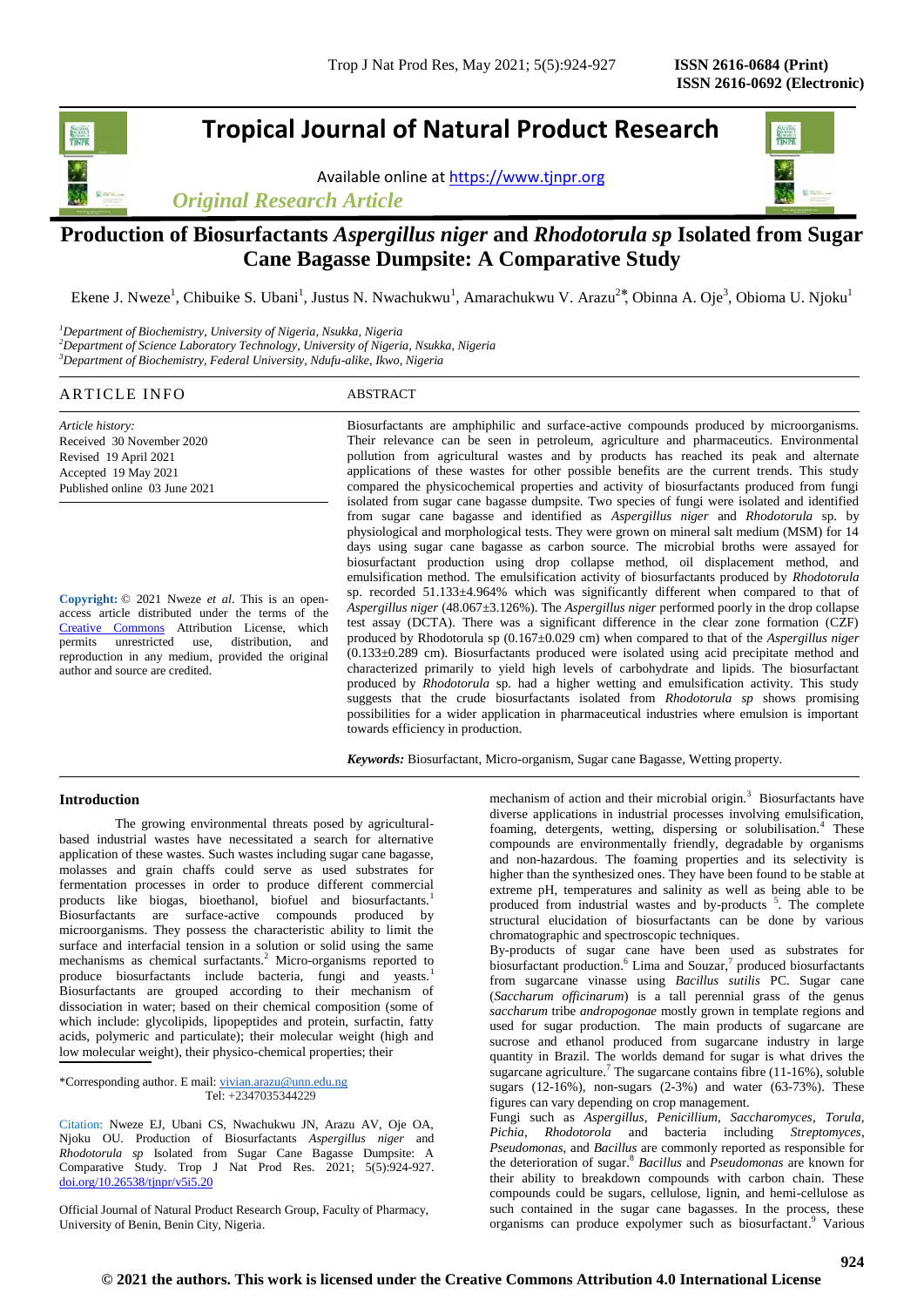microorganisms were reported to produce biosurfactants. These microbes range from different bacteria, fungi and yeasts.<sup>9</sup>

Environmental pollution from agricultural wastes has reached its peak and alternate applications of these wastes for other possible benefits are being looked into by researchers. This study was therefore aimed at Comparing the biosurfactants produced by two different yeasts (*Rhodotorola* sp. and *Aspergillus niger.)* isolated from the sugar cane bagasse (chaff) dump site with a view of determining the one with better activity yield and potentials with respect to the physiochemical properties.

# **Materials and Methods**

# *Collection of sample*

Sugar cane bagasse were collected on march 2018 from a dumpsite at Ogurugu road, Odenigbo, Nsukka, Enugu state. They were air dried and pulverised.

#### *Isolation and identification of microorganisms:*

Preparation of Liquid Broth for Isolating of Micro Organisms

Sample from sugarcane bagasse was homogenized in a sterile medium containing 1 g sugarcane bagasse, 0.04 g of NH4CL, 0.01 g of  $KH_2PO_4$ , 0.001 g of NaCl, 0.005 g of MgS04.7H<sub>2</sub>O, 0.01 g of ZnSO4.7H2O, 0.01 g of FeSO4.7H2O, 0.01 g of MnSO4.7H2O, and 0.015 g of yeast extract. The mixture was incubated at 30°C for 48 hrs according to the method of El-Banna et al.<sup>10</sup> and a 10-fold serial dilution was carried out.

#### *Inoculation of plates and sub-culturing*

A loop from the liquid medium was streaked from each side of the plate onto the solid medium under the flame of Bunsen burner. The plates were later incubated at 35°C untill visible colonies were observed. All colonies with varying morphological properties were purified by a continuous streaking and sub-culturing on different plates. This process was continued till pure cultures were obtained.

## *Identification of microorganisms*

The isolates (2 distinct colonies) were isolated using nutrient broth and identified by carrying out morphological and physiological tests on them using the microscope.

## *Media Used for biosurfactant production*

# *Mineral Salt Medium (MSM) for Aspergillus niger:*

sugarcane bagasse (1%) was homogenized in a sterile medium containing 100 mL of distilled water as carbon source (dried form), mineral salt medium (MSM) containing the following in g/L (0.8 KCl, 0.8 NaCl, 0.1 CaCl<sub>2</sub>, 0.2 MgSO<sub>4</sub>, 2.0 Na<sub>2</sub>HPO<sub>4</sub>, 2.0 NH<sub>4</sub>cl 0.1 FeSO<sub>4</sub> and pH 6.2) and 0.015 % of yeast extract and was made up to 500 ml with distilled water. The medium was autoclaved as describe above. In preparing the media for *Rhodotorula* species, 1 g of sugarcane bagasse (dried form) was introduced into 100 mL of distilled water and 0.04 g of NH4Cl, 0.01 g of KH2PO4, 0. 001 g of NaCl, 0.005 g of MgSO4.7H2O and 0.015 g of yeast extract and was made up to 500 mL and autoclaved.<sup>1</sup>

## *Determination of microbial growth with substrate*

The microbial growth was determined by taking spectrophotometric readings of the microbial broth every 24 hrs for 7 days at a wavelength of 600 nm. The optical densities were plotted against time to determine the growth curve.<sup>12</sup>

#### *Screening for biosurfactant production:*

This screening was done by carrying out the drop collapse test, emulsification activity, oil displacement test on the microbial broth.

#### *Drop collapse test:*

Qualitative drop collapse test was performed according to the method described by Chandran and Das.<sup>13</sup> A quantity, 2  $\mu$ l of kerosene was added to a 96 well microtitre plates. The plates equilibrated for 1h at room temperature. The culture supernatant  $(5 \mu L)$  was added to the surface of the kerosene and the shape observed after 1min.

# *Oil displacement test*

The oil displacement test was carried out according to the method described by Morikawa *et al*. <sup>14</sup> A quantity, 30 mL of distilled water was added to a petri dish with a diameter of 15 cm. Thereafter 20 μL diesel was dropped into the surface of the water, followed by the addition of 10 μL of cell culture supernatant. The diameter of the clear halo visualized under visible light was measured after 30s.

#### *Determination of emulsification index*

This was determined as described by Rodrigues *et al*. <sup>15</sup> A quantity, 1ml of kerosene was added to 1ml of cell free culture broth in a centrifuge tube, vortexed for 2min and left overnight. The emulsification index was determined by the equation below.

emulsification index = 
$$
\frac{Height\ of\ emulsified\ layer}{Total\ height\ of\ liquid} \times \frac{100}{1}
$$
 37221

## *Biosurfactant extraction*

Biosurfactants produced were isolated using acid precipitate method and characterized primarily. The broth was centrifuged at 13,000 rpm for 15 min. The pH of the supernatant (often referred to as unrefined biosurfactant) was reduced to pH 2.0 using 2 N HCl and left to stand for 24 hr at 4°C for complete biosurfactant acid precipitation. A batch of the biosurfactant was also extracted with an equal volume of either acetone, dichloromethane, ethyl acetate or chloroform/methanol  $(2:1).^{21}$ 

#### *Determination of some proximate composition of the biosurfactant Estimation of the lipid content*

The lipid content was estimated as described by Frings and Dunn.<sup>16</sup> A known volume, 0.1 mL of the biosurfactant was taken in a tube and mixed with 1.9 mL of 95% conc. sulphuric acid and placed in a boiling water bath for 15 mins. The mixture was allowed to cool, 0.2 mL of the sample was drawn and mixed with 5.0 ml of vanillin reagent. The tube was let to stand for 30 minutes and the absorbance was measured at 540 nm. A standard curve was plotted using 100-500 µg/mL concentrations of olive oil. *Calculation*:

total lipids in  $\frac{mg}{dl}$  =

 $\overline{A}$ ---- 2

## *Estimation of the carbohydrate content:*

The carbohydrate content was evluated following the Anthrone method as described by Ilori *et al*. <sup>17</sup> and Umeji *et al*. <sup>18</sup> Two millilitres (2.0mL) of the biosurfactant solution (0.1g biosurfactant in 1000ml distilled water) was added into test tubes, 3.0ml distilled water and 10.0mL of 0.2% solution of anthrone reagent (containing 0.2% anthrone in 95%  $H<sub>2</sub>SO<sub>4</sub>$ ) was added to the same test tube. Read at 630 nm against a blank constituting water and anthrone reagent. Glucose was used as standard and standard curve prepared.

#### *Estimation of the protein content:*

Protein content estimation was determined using the biuret's method. A standard kit that makes use of biuret's method. A kit which has a standard concentration of 60 g/L. 20 µl of biuret's standard was put in a test tube, 20 µl of the biosurfactant was also put in a separate test tube and 20 µl of distilled water was put in another test tube. 1µl of biuret's reagent was put into three test tubes and incubated at room temperature for 10 mins. Then absorbance at 546nm was taken

$$
protein\text{ cone in } g/L = \frac{\text{change in sample absorbance}}{\text{change in standard absorbance}} \times \frac{\text{standard cone}}{1}
$$

#### *Statistical analysis*

Data were collected in triplicates and expressed as mean  $\pm$  standard deviation. One-way analysis of variance was used in separating the mean and comparing the differences. Statistical Product and Service Solution (SPSS) version 16.0 was used as the statistical package. The level of significance was observed at  $p < 0.05$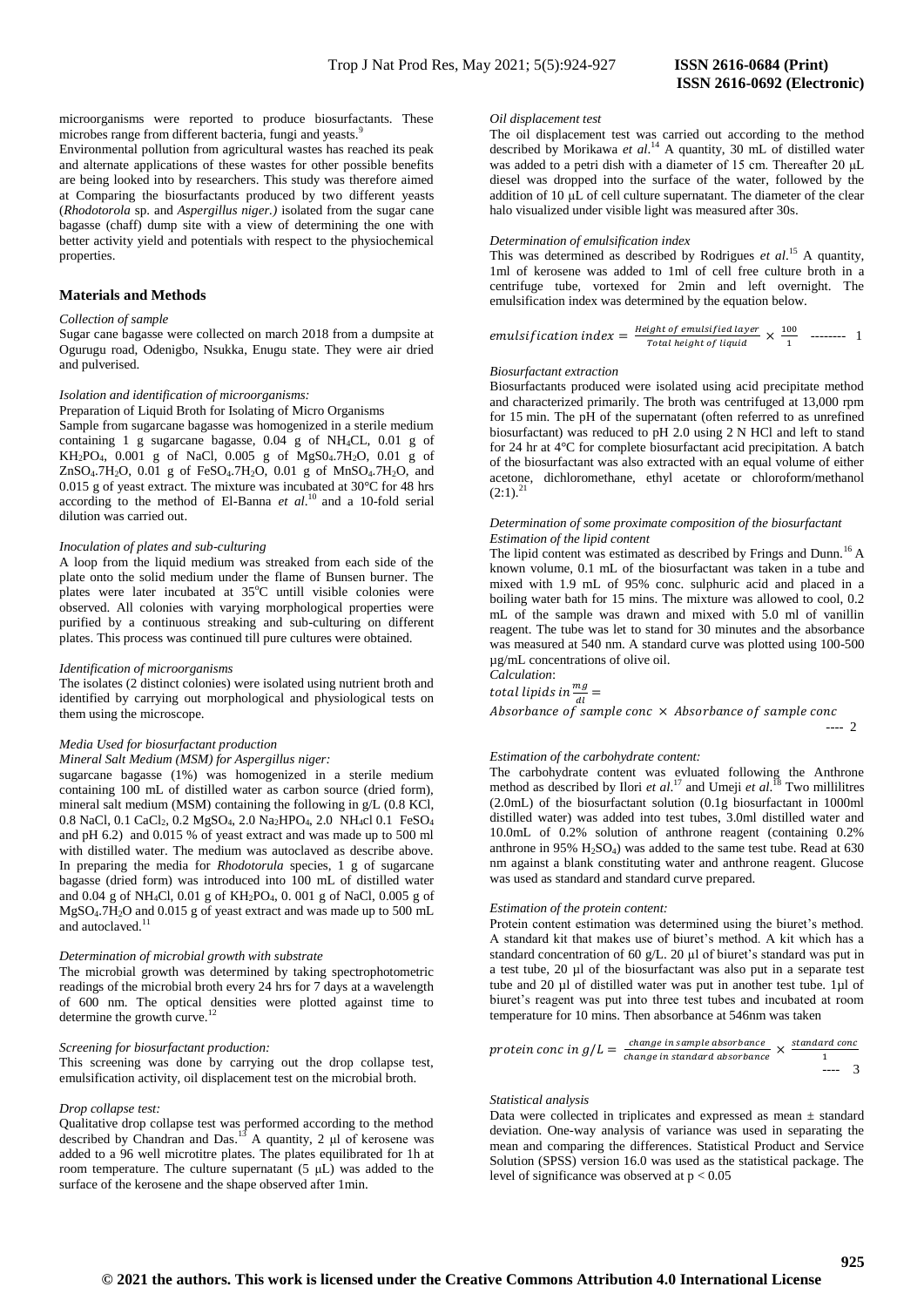# **ISSN 2616-0692 (Electronic)**

#### **Results and Discussion**

This present study was explored to determine biosurfactant production using microorganisms isolated from sugar cane bagasse. The sugarcane bagasse was used as substrate.

Microorganisms isolated were identified as *Aspergillus niger* and *Rhodotorula* sp. The *Aspergillus niger* isolate cells had large, globule, dark brown conidial heads. The colony cells had a basal white to yellow dense layer of dark brown to black conidial heads while The isolate cells of *Rhodotorula sp.* where oval in cell shape when viewed under the microscope with magnification of 40x, smooth in colony texture, and light pink in colour. The growth patterns of *Aspergillus niger* on substrate showed minimum growth on day 2 and maximum growth on day 10. There was an increase in growth on the day3, day 7 and day 10 and a continuous decrease in growth from the day 10 as shown in Figure 1 below. While the growth patterns of *Rhodotorula sp* showed minimum growth on day 2 and maximum growth on day 9. There was a steep increase in growth on the day 3 and a continuous decrease in growth from the day 9 as also seen in Figure 1. The minimum growth could be referred to as its lag phase where the organisms are still acclimatizing to their new environment while their maximum growth or point were conditions were availability of resources and nutrients are easily taken up by the microbes. The increase in growth of the *Aspergillus niger* on the different days could be as a result of acclimatisation of the organism to the environment it found itself. The reduction in growth may be due to the depletion in nutrient due to consumption by the organism *Asergillus niger*. This cis in tandem with the steep increase in growth noticed for *Rhodotorula sp* and the decrease in growth observed. The drop collapse test run for the preliminary screenings of biosurfactants are qualitative tests which are indicative of the surface and wetting activities.<sup>19</sup> This relies on the destabilization of liquid droplets by biosurfactants. The stability of the drop depends on the concentration of the biosurfactants. In this work, wetting activities of the unrefined biosurfactants were probed in comparison with each other. Drop collapse test of that of *Rhodotorula*  sp. had a moderately positive result than that produced by *Aspergillus niger*. This shows that *Rhodotorula* sp. has a higher concentration of biosurfactant produced than that of *Aspergillus niger*. This occurs when the interfacial tension between two immiscible liquids get reduced as can be seen in Table 1.

Emulsification index is reliable in checking for biosurfactant production. The stability of the emulsification is an indication of strength of the surfactant. The emulsification index of the *Aspergillus niger* was  $47.200 \pm 2.800\%$ ,  $43.633 \pm 1.521\%$  and  $48.067 \pm 3.126\%$ on the  $3<sup>rd</sup>$ ,  $7<sup>th</sup>$  and  $14<sup>th</sup>$  day respectively while the *Rhodotorula sp* had 49.433  $\pm$  1.499%, 50.467  $\pm$  1.805% and 51.133  $\pm$  4.964% as its emulsification activity on day 3, 7 and 14 respectively. A study by Chandran and Das,<sup>13</sup> *Rhodotorula muciliginosa* and *Candida rugosa*  were able to form stabilized emulsions (86  $\pm$  0.7%) with diesel. Chandran and Das<sup>13</sup> also reported that biosurfactant obtained from yeast species can be applied in environmental conditions with high and low pH. The biosurfactant produced by *Aspergillus niger* in this study has a low emulsification activity with kerosene, this was also reported by Kannahi and Sherley.<sup>20</sup> Conpairing the emulsification activity of the biosurfactant produced by *Aspergillus niger* with that of *Rhodotorula sp*, *Rhodotorula sp* had higher emulsification activity.

The clear zone formation in oil displacement is a measure of the concentration of the biosurfactants produced by these two microbes as can be seen in Table 2. The diameter of the clear zones formed by the *Aspergillus niger* on the day 3 had the same measurement with that of

*Rhodotorula sp* on day 7 of the fermentation days which could be as a result of equal concentration of the biosurfactant produced on that day. On the day 14 the *Rhodotorula sp* had a higher measurement than that of the *Aspergillus niger* which could also be as a result of an increased concentration of the biosurfactant produced by *Rhodotorula sp*. The drop collapse test, oil displacement and the emulsification activities that were carried out seemed to be growth associated. This is also in line with the biosurfactants produced by *Rhodotorula* species and some bacteria (*Pseudomonas sp*. and *Bacillus sp*.) species that were grown on diesel.<sup>17</sup> Biochemical characterization of the isolated biosurfactants, gave the usual profile of the produced biosurfactants which had carbohydrates and lipids as major constituents (glycolipids) but in different concentrations as seen in Table 4. The biosurfactant produced by Rhodotorula specie in this study has carbohydrate and lipid constituent concentration in percentage as 31.11% and 65.46%. Das and Chandran<sup>13</sup> also reported biosurfactant with 30.78 % and 60.23% carbohydrate and lipids respectively produced by *Rhodotorula sp*. The biosurfactant produced in this work by the *Rhodotorula sp* had

higher physiochemical properties with reference to surface activity



**Figure 1:** Growth curve of *Aspergillus niger* and *Rhodotorula sp* within fourteen days.

**Table 1:** Drop Collapse Test Result for *Aspergillus niger* and *Rhodotorula sp*

| S/N | <b>Characterization</b>              | Day 3 | Dav 7 | Day 14 |
|-----|--------------------------------------|-------|-------|--------|
|     | Distilled water                      |       |       |        |
|     | Supernatant of Aspergillus niger     |       |       |        |
|     | Supernatant of <i>Rhodotorula sp</i> |       |       |        |

– indicate negative drop collapse test

+ indicate low positive drop collapse test

+ + indicate moderate positive drop collapse test

| <b>Table 2:</b> Oil Displacement Test Result for Aspergillus niger and Rhodotorula sp |  |
|---------------------------------------------------------------------------------------|--|
|---------------------------------------------------------------------------------------|--|

| S/N | Characterization                 | Day 3                | Day 7                | Day 14               |
|-----|----------------------------------|----------------------|----------------------|----------------------|
|     | Distilled water                  | Negative             | Negative             | Negative             |
| 2   | Supernatant of Aspergillus niger | $0.117 \pm 0.029$ cm | $0.083 \pm 0.076$ cm | $0.133 \pm 0.289$ cm |
| 3   | Supernatant of Rhodotorula sp    | $0.100 \pm 0.00$ cm  | $0.117 \pm 0.029$ cm | $0.167 \pm 0.029$ cm |